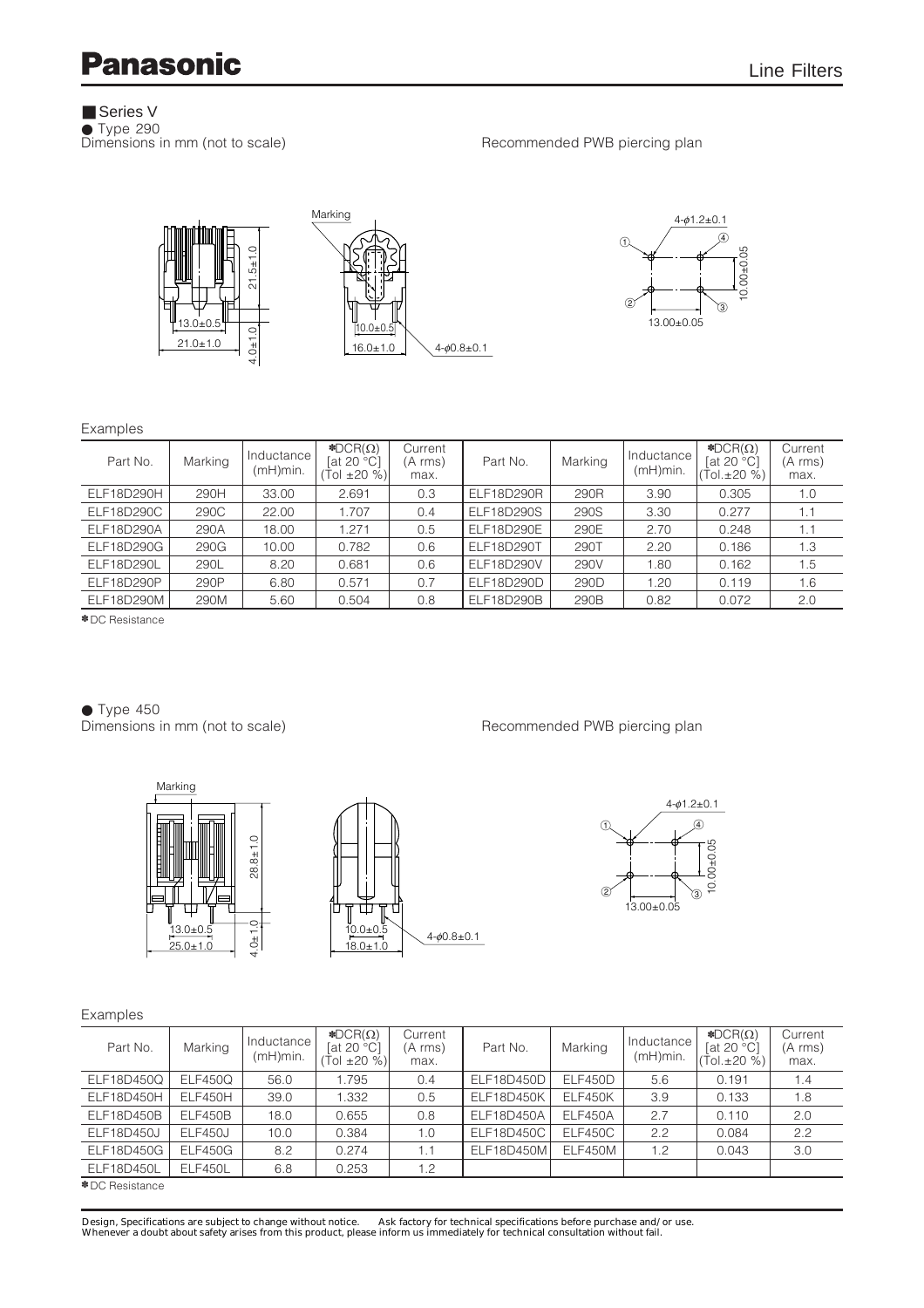# **Panasonic**

## ■ Series V

● Type 650<br>Dimensions in mm (not to scale)



Recommended PWB piercing plan

Recommended PWB piercing plan

5.0<sub>±0</sub>.

 $\sigma$ 



### **Evamples**

| LAUTIPIUS         |                |                        |                                                            |                            |            |                |                        |                                                                  |                            |  |
|-------------------|----------------|------------------------|------------------------------------------------------------|----------------------------|------------|----------------|------------------------|------------------------------------------------------------------|----------------------------|--|
| Part No.          | Marking        | Inductance<br>(mH)min. | $\triangle$ DCR( $\Omega$ )<br>[at 20 $°C$ ]<br>Tol ±20 %) | Current<br>(A rms)<br>max. | Part No.   | Marking        | Inductance<br>(mH)min. | $\triangle$ DCR( $\Omega$ )<br>[at 20 $°C$ ]<br>Tol. $\pm 20 \%$ | Current<br>(A rms)<br>max. |  |
| ELF18D650U        | <b>ELF650U</b> | 47.0                   | 1.212                                                      | 0.7                        | ELF18D656S | ELF656S        | 68.0                   | 1.294                                                            | 0.6                        |  |
| ELF18D650H        | ELF650H        | 33.0                   | 0.806                                                      | 0.8                        | ELF18D656V | ELF656V        | 27.0                   | 0.515                                                            | 1.0                        |  |
| ELF18D650D        | ELF650D        | 15.0                   | 0.411                                                      | 1.1                        | ELF18D656J | <b>ELF656J</b> | 12.0                   | 0.225                                                            | 1.6                        |  |
| <b>ELF18D650J</b> | <b>ELF650J</b> | 12.0                   | 0.309                                                      | 1.3                        | ELF18D656K | ELF656K        | 6.8                    | 0.147                                                            | 2.0                        |  |
| ELF18D650W        | ELF650W        | 10.0                   | 0.274                                                      | 1.4                        | ELF18D656X | ELF656X        | 5.6                    | 0.111                                                            | 2.2                        |  |
| ELF18D650C        | ELF650C        | 8.2                    | 0.236                                                      | 1.7                        | ELF18D656Y | ELF656Y        | 4.7                    | 0.087                                                            | 2.5                        |  |
| ELF18D650B        | ELF650B        | 3.3                    | 0.101                                                      | 2.4                        | ELF18D656Z | ELF656Z        | 2.7                    | 0.071                                                            | 2.7                        |  |
| <b>ELF18D650G</b> | <b>ELF650G</b> | 1.8                    | 0.062                                                      | 2.8                        | ELF18D666A | ELF666A        | $2.2^{\circ}$          | 0.058                                                            | 2.8                        |  |
| ELF18D650M        | ELF650M        | 1.5                    | 0.058                                                      | 3.1                        |            |                |                        |                                                                  |                            |  |
| * DC Resistance   |                |                        |                                                            |                            |            |                |                        |                                                                  |                            |  |

● Type 850<br>Dimensions in mm (not to scale)



### Examples

| Part No.          | Marking        | Inductance<br>$(mH)$ min. | $\triangle$ DCR( $\Omega$ )<br>[at 20 $°C$ ]<br>$(Tol \pm 20 %$ | Current<br>(A rms)<br>max. | Part No.          | Marking | Inductance<br>(mH)min. | $\triangle$ DCR( $\Omega$ )<br>$\lceil \text{at } 20 \text{ °C} \rceil$<br>(Tol.±20 %) | Current<br>(A rms)<br>max. |
|-------------------|----------------|---------------------------|-----------------------------------------------------------------|----------------------------|-------------------|---------|------------------------|----------------------------------------------------------------------------------------|----------------------------|
| ELF18D850R        | ELF850R        | 82.0                      | 0.892                                                           | 0.8                        | ELF18D850W        | ELF850W | 10.0                   | 0.124                                                                                  | 2.5                        |
| ELF18D850T        | ELF850T        | 56.0                      | 0.608                                                           | 1.0                        | <b>ELF18D850C</b> | ELF850C | 8.2                    | 0.097                                                                                  | 3.0                        |
| <b>ELF18D850U</b> | <b>ELF850U</b> | 47.0                      | 0.469                                                           | 1.2                        | ELF18D850X        | ELF850X | 5.6                    | 0.065                                                                                  | 3.4                        |
| ELF18D850H        | ELF850H        | 33.0                      | 0.327                                                           | 1.4                        | ELF18D850Y        | ELF850Y | 4.7                    | 0.060                                                                                  | 3.5                        |
| ELF18D850Z        | <b>ELF850Z</b> | 27.0                      | 0.274                                                           | 1.5                        | ELF18D850P        | ELF850P | 3.9                    | 0.052                                                                                  | 3.7                        |
| ELF18D860C        | ELF860C        | 22.0                      | 0.237                                                           | 1.8                        | ELF18D850B        | ELF850B | 3.3                    | 0.041                                                                                  | $4.2^{\circ}$              |
| ELF18D850Q        | <b>ELF850Q</b> | 18.0                      | 0.228                                                           | 1.9                        | ELF18D860B        | ELF860B | 2.7                    | 0.031                                                                                  | 4.5                        |
| ELF18D850D        | ELF850D        | 15.0                      | 0.161                                                           | 2.0                        | ELF18D850M        | ELF850M | 1.5                    | 0.028                                                                                  | 5.0                        |
| * DC Resistance   |                |                           |                                                                 |                            |                   |         |                        |                                                                                        |                            |

Design, Specifications are subject to change without notice. Ask factory for technical specifications before purchase and/or use.<br>Whenever a doubt about safety arises from this product, please inform us immediately for tec